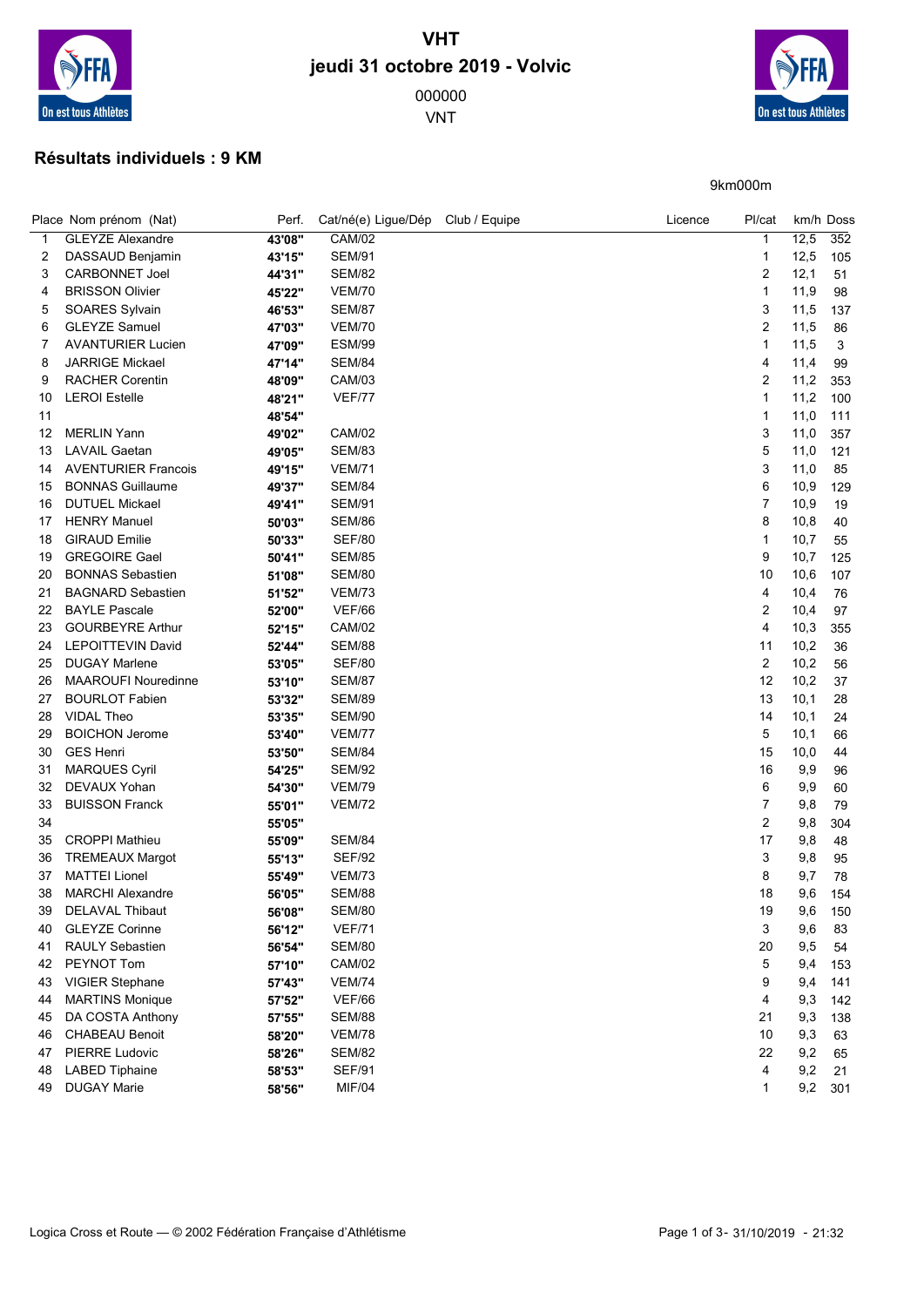| 50  | <b>VELUIRE Marion</b>           | 59'29"   | <b>ESF/97</b> |
|-----|---------------------------------|----------|---------------|
| 51  | TREGUIER Jean-pierre            | 59'32"   | <b>VEM/55</b> |
| 52  | <b>BRISSAY PEINAUD Elisa</b>    | 59'41"   | <b>CAF/03</b> |
| 53  | <b>BARBARIN Marine</b>          | 59'43"   | <b>SEF/87</b> |
| 54  | <b>COSTA CORDEIRO Jose</b>      | 59'55"   | <b>SEM/83</b> |
| 55  | <b>RAYNAUD Simon</b>            | 1h00'10" | <b>SEM/84</b> |
| 56  | <b>VEYSSIERE Vincent</b>        | 1h00'36" | <b>SEM/82</b> |
| 57  | <b>BOTTE Simeon</b>             | 1h00'49" | MIM/05        |
| 58  | <b>BRONDEAU Romain</b>          | 1h01'00" | <b>SEM/89</b> |
| 59  | <b>CHARLOT Prune</b>            | 1h01'04" | <b>MIF/05</b> |
| 60  | <b>KORZEC Patricia</b>          | 1h01'12" | <b>VEM/73</b> |
| 61  | <b>KAELIN Cloe</b>              | 1h01'33" | CAF/03        |
| 62  | <b>CHADEYRON Dominique</b>      | 1h01'51" | <b>VEM/69</b> |
| 63  | <b>MEUNIER Mathieu</b>          | 1h01'55" | <b>ESM/99</b> |
| 64  | <b>LAVAIL Marina</b>            | 1h02'49" | <b>SEF/82</b> |
| 65  | <b>LALLEMAND Quentin</b>        | 1h03'59" | <b>ESM/97</b> |
| 66  | SOUCHON Jean Marc               | 1h04'03" | <b>VEM/60</b> |
| 67  | <b>PAGNIEN Franck</b>           | 1h04'26" | <b>VEM/74</b> |
| 68  | <b>REIGNAT Jerome</b>           |          | <b>VEM/63</b> |
| 69  | <b>GARRET Anais</b>             | 1h04'30" |               |
|     | <b>BERTHON Deborah</b>          | 1h05'17" | <b>SEM/92</b> |
| 70  |                                 | 1h05'35" | <b>VEF/75</b> |
| 71  | <b>BOTTE Loic</b>               | 1h05'53" | <b>VEM/77</b> |
| 72  | <b>PRADINAT Bruno</b>           | 1h06'45" | <b>VEM/73</b> |
| 73  | <b>BATTAGLIA Lucas</b>          | 1h06'56" | CAM/03        |
| 74  | <b>GRESSOT Melvin</b>           | 1h07'01" | <b>SEM/92</b> |
| 75  | <b>RONGIER Elodie</b>           | 1h07'09" | <b>SEF/88</b> |
| 76  | <b>CARADEC Cecile</b>           | 1h07'16" | <b>SEF/95</b> |
| 77  | <b>BRANSON Sylvie</b>           | 1h07'20" | <b>VEM/67</b> |
| 78  | <b>DEHEEGER Gaelle</b>          | 1h07'39" | <b>SEF/84</b> |
| 79  | <b>BREHON Martine</b>           | 1h07'41" | <b>VEF/78</b> |
| 80  | <b>GRESSOT Ombeline</b>         | 1h07'44" | <b>SEF/91</b> |
| 81  | <b>COSTA CORDEIRO Agnes</b>     | 1h07'47" | <b>SEF/80</b> |
| 82  | <b>CHAUVE Sebastien</b>         | 1h07'52" | <b>VEM/77</b> |
| 83  | <b>REYES Vincent</b>            | 1h07'54" | <b>SEM/91</b> |
| 84  | <b>CHARLET Justine</b>          | 1h08'22" | <b>SEF/92</b> |
| 85  | <b>PAMBET Charlotte</b>         | 1h08'23" | <b>SEF/89</b> |
| 86  | <b>ROCH Isabelle</b>            | 1h08'32" | <b>VEM/69</b> |
| 87  | <b>MERLE Claire</b>             | 1h08'35" | <b>VEM/70</b> |
| 88  | <b>MERLE Patrick</b>            | 1h08'37" | <b>VEM/71</b> |
| 89  | <b>GOUTILLE Lilou</b>           | 1h08'40" | MIF/05        |
| 90  | <b>CAVE Julien</b>              | 1h08'49" | <b>VEM/74</b> |
| 91  | <b>JEFFARD Emma</b>             | 1h09'06" | <b>CAF/02</b> |
| 92  | <b>BUET Philippe</b>            | 1h09'54" | <b>SEM/90</b> |
| 93  | <b>SCHIELIN Matthieu</b>        | 1h10'59" | <b>SEM/89</b> |
| 94  | <b>ESTEVE Agnes</b>             | 1h11'28" | <b>SEF/86</b> |
| 95  | <b>GAJEWSKI Estelle</b>         | 1h11'33" | <b>VEF/78</b> |
| 96  | <b>SEMMAT Thierry</b>           | 1h11'39" | <b>VEM/73</b> |
| 97  | <b>PUMAIN Herve</b>             | 1h11'41" | <b>VEM/68</b> |
| 98  | <b>IDMONT Desire</b>            | 1h11'44" | <b>VEM/70</b> |
| 99  | <b>GENEVRIER Estelle</b>        | 1h11'48" | <b>VEF/78</b> |
| 100 | <b>MABRU Anne-laure</b>         | 1h11'51" | <b>SEF/95</b> |
| 101 | <b>DERANGEON Yannick-sandra</b> | 1h11'54" | SEF/86        |
| 102 | KOUACHI Stephanie               | 1h11'56" | <b>VEF/71</b> |
| 103 | KOUACHI Stephane                | 1h11'58" | <b>VEM/71</b> |
| 104 | <b>SIMONET Gaelle</b>           | 1h12'14" | <b>SEF/88</b> |
| 105 | SIMONET Morgane                 | 1h12'16" | <b>SEF/90</b> |
| 106 | <b>BOUCHE Camille</b>           | 1h12'41" | <b>SEF/93</b> |
| 107 | <b>DERUDET Victor</b>           | 1h12'44" | <b>SEM/93</b> |
| 108 | <b>NOTON Amelie</b>             | 1h12'46" | <b>SEF/92</b> |
| 109 | <b>FERRI Johan</b>              | 1h12'49" | <b>SEM/89</b> |
| 110 | <b>DENIS Heloise</b>            | 1h12'51" | <b>SEF/94</b> |

| 1                    | 9,1             | 4              |
|----------------------|-----------------|----------------|
| 11                   | 9,1             | 101            |
| 1                    | 9,0             | 356            |
| 5<br>23              | 9,0<br>9,0      | 39<br>118      |
| 24                   | 9,0             | 47             |
| 25                   | 8,9             | 50             |
| 1                    | 8,9             | 302            |
| 26                   | 8,9             | 148            |
| $\overline{c}$       | 8,8             | 300            |
| 12<br>$\overline{2}$ | 8,8<br>8,8      | 75<br>351      |
| 13                   | 8,7             | 102            |
| 2                    | 8,7             | 103            |
| 6                    | 8,6             | 120            |
| 3                    | 8,4             | 5              |
| 14<br>15             | 8,4<br>8,4      | 93<br>72       |
| 16                   | 8,4             | 92             |
| 27                   | 8,3             | 112            |
| 5                    | 8,2             | 136            |
| 17                   | 8,2             | 68             |
| 18                   | 8,1             | 77             |
| 6                    | 8,1             | 350            |
| 28<br>7              | 8,1<br>$_{8,0}$ | 17<br>34       |
| 8                    | 8,0             | $\overline{7}$ |
| 19                   | 8,0             | 90             |
| 9                    | 8,0             | 46             |
| 6                    | 8,0             | 62             |
| 10                   | 8,0             | 23             |
| 11<br>20             | 8,0<br>8,0      | 119<br>70      |
| 29                   | 8,0             | 20             |
| 12                   | 7,9             | 14             |
| 13                   | 7,9             | 29             |
| 21                   | 7,9             | 88             |
| 22<br>23             | 7,9<br>7,9      | 87<br>84       |
| 3                    | 7,9             | 303            |
| 24                   | 7,8             | 73             |
| 3                    | 7,8             | 358            |
| 30                   | 7,7             | 26             |
| 31                   | 7,6             | 31             |
| 14<br>7              | 7,6<br>7,5      | 42<br>64       |
| 25                   | 7,5             | 134            |
| 26                   | 7,5             | 135            |
| 27                   | 7,5             | 144            |
| 8                    | 7,5             | 61             |
| 15                   | 7,5             | 155            |
| 16<br>9              | 7,5<br>7,5      | 156<br>146     |
| 28                   | 7,5             | 147            |
| 17                   | 7,5             | 35             |
| 18                   | 7,5             | 126            |
| 19                   | 7,4             | 11             |
| 32<br>20             | 7,4<br>7,4      | 10<br>15       |
| 33                   | 7,4             | 33             |
| 21                   | 7,4             | 8              |
|                      |                 |                |